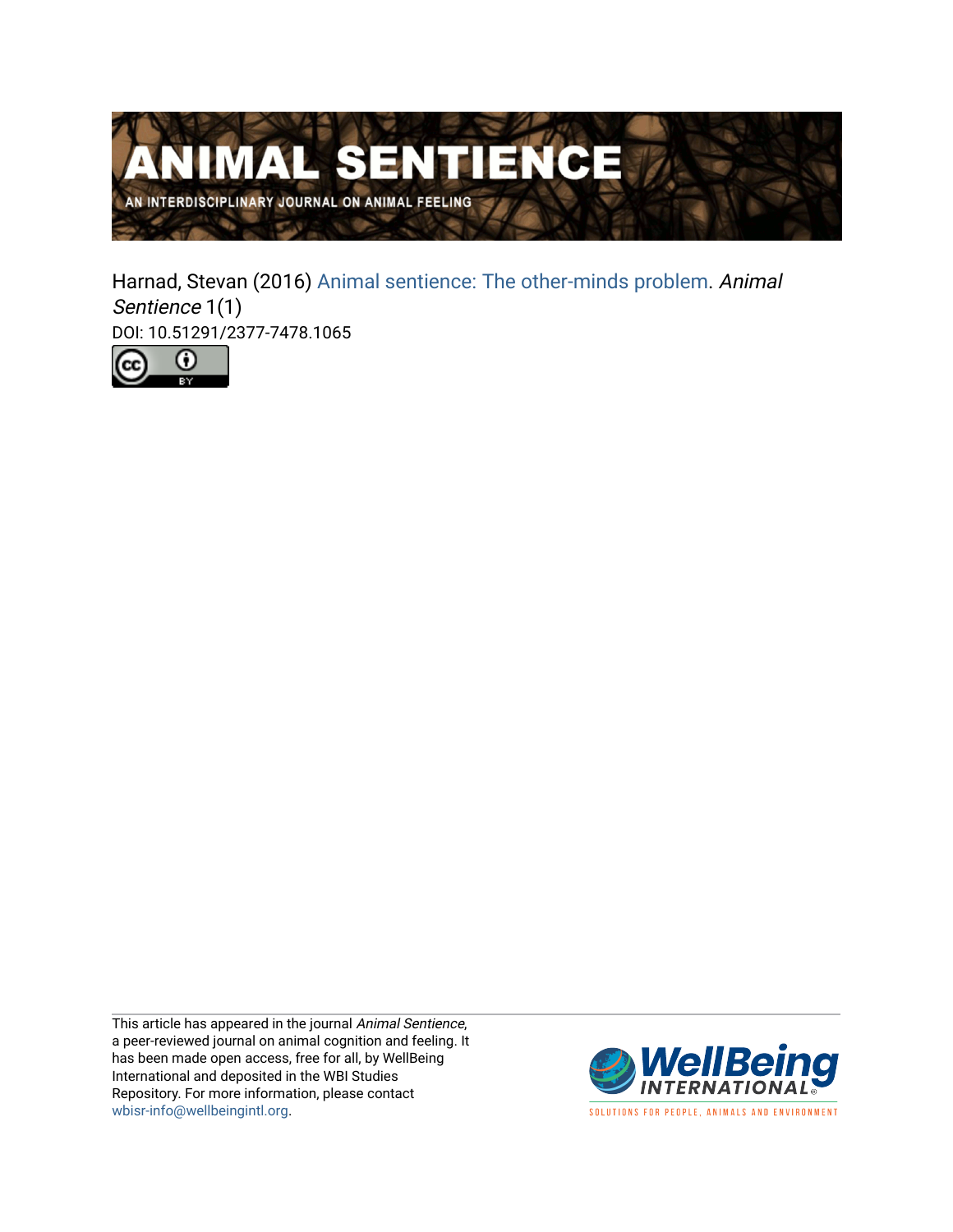**Call for Commentary**: *Animal Sentience* publishe[s Open Peer Commentary](http://users.ecs.soton.ac.uk/harnad/Temp/Kata/bbs.editorial.html) on all accepted target articles. Target articles are peer-reviewed. Commentaries are editorially reviewed. There are submitted commentaries as well as invited commentaries. Commentaries appear as soon as they have been revised and accepted. Target article authors may respond to their commentaries individually or in a joint response to multiple commentaries.

**Instructions:** <http://animalstudiesrepository.org/animsent/guidelines.html>

## **Inaugural Editorial**

# **Animal sentience: The other-minds problem**

### **Stevan Harnad**

Cognitive Sciences Institute Université du Québec à Montréal

**Abstract:** The only feelings we can feel are our own. When it comes to the feelings of others, we can only *infer* them, based on their behavior — unless they tell us. This is the "[other-minds](http://plato.stanford.edu/entries/other-minds/)" [problem](http://plato.stanford.edu/entries/other-minds/)." Within our own species, thanks to language, this problem arises only for states in which people cannot speak (infancy, aphasia, sleep, anaesthesia, coma). Our species also has a uniquely powerful empathic or "mind-reading" capacity: We can (sometimes) perceive from the behavior of others when they are in states like our own. Our inferences have also been systematized and operationalized in biobehavioral science and supplemented by cognitive neuroimagery. Together, these make the other-minds problem within our own species a relatively minor one. But we cohabit the planet with other species, most of them very different from our own, and none of them able to talk. Inferring whether and what they feel is important not only for scientific but also for ethical reasons, because where feelings are felt, they can also be hurt. As animals are at long last beginning to be accorded [legal status and protection](http://www.fil-information.gouv.qc.ca/Pages/Article.aspx?idArticle=2312057700)  [as sentient beings,](http://www.fil-information.gouv.qc.ca/Pages/Article.aspx?idArticle=2312057700) our new journal *[Animal Sentience](http://animalstudiesrepository.org/animsent/)*, will be devoted to exploring in depth what, how and why organisms feel. Individual "target articles" (and sometimes précis of books) addressing different species' sentient and cognitive capacities will each be accorded "[open peer commentary,](http://eprints.soton.ac.uk/260852/)" consisting of multiple shorter articles, both invited and freely submitted ones, by specialists from many disciplines, each elaborating, applying, supplementing or criticizing the content of the target article, along with responses from the target author(s). The members of the nonhuman species under discussion will not be able to join in the conversation, but their spokesmen and advocates, the specialists who know them best, will. The inaugural issue launches with the all-important question (for fish) of whether fish can feel pain.



**Stevan Harnad** harnad@ugam.ca is Professor of cognitive science at Université du Québec à Montréal and University of Southampton. His research is on category learning, language evolution, consciousness, and open access. Founder and former editor of the journal [Behavioral and Brain Sciences,](http://users.ecs.soton.ac.uk/harnad/Temp/bbs.valedict.html) Harnad is becoming increasingly active in the problems of animal welfare, animal rights and animal law. [https://isc.uqam.ca/en/component/savrepertoireprofesseurs/ficheProfesseur.html?mId=ZOAHV0jyfrM](https://isc.uqam.ca/en/component/savrepertoireprofesseurs/ficheProfesseur.html?mId=ZOAHV0jyfrM_)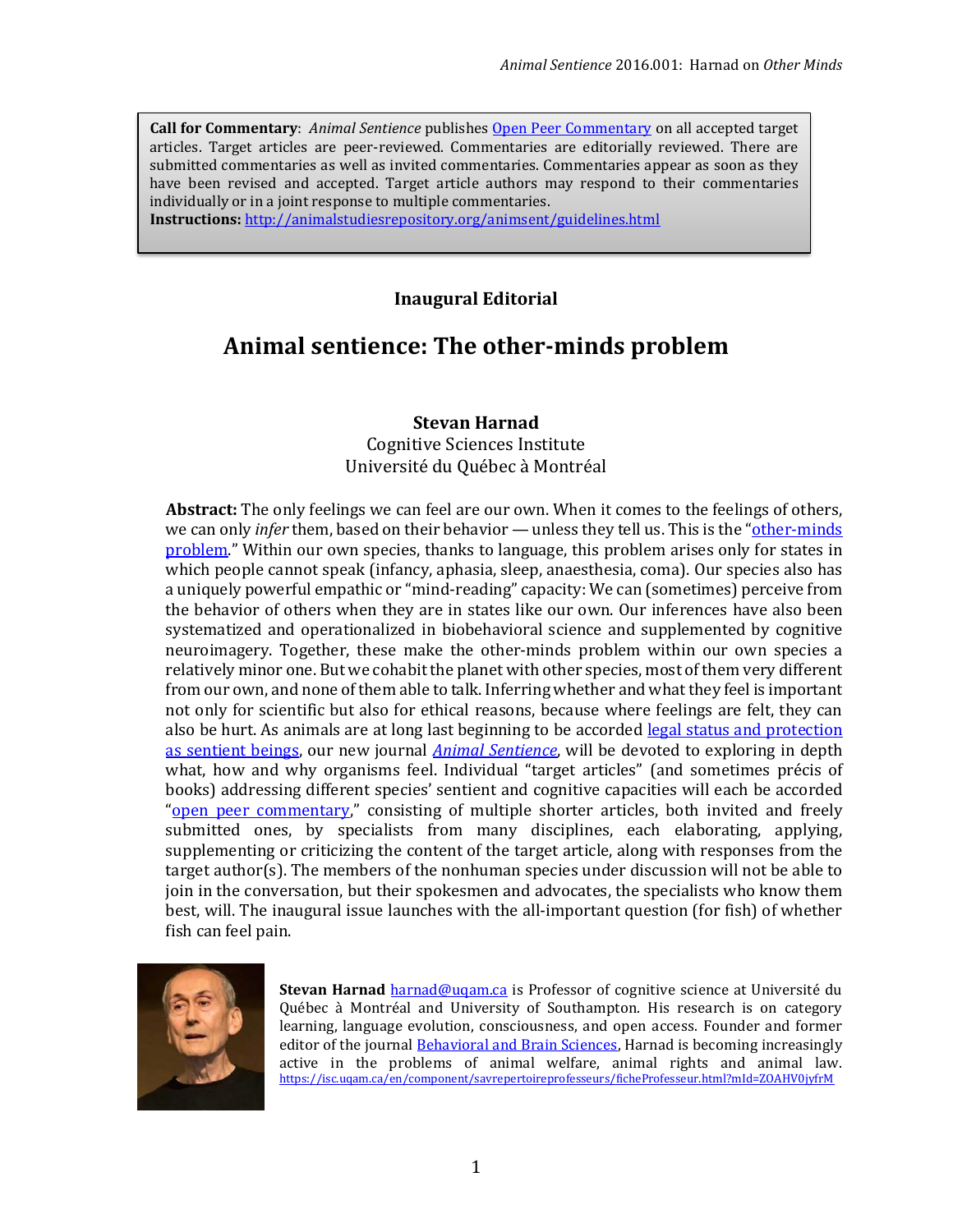**The other-minds problem.** The difference between mind-reading and bird-watching is that only one of them can be done by observation alone (unless you are trying to mind-read birds). Birds can be identified and their habitats and behavior can be described on the basis of observation. But minds cannot be observed: Only their behavior can be observed. What minds are feeling and thinking can only be *inferred* from what their bodies are doing. This is the *[other-minds](http://plato.stanford.edu/entries/other-minds/) problem* (Harnad 1991).

Is the other-minds problem unique to the biological study of organisms with minds? Or are minds just one among many examples of things in the world that we cannot observe but can only infer?

Physicists cannot observe superstrings (they are not yet even sure they exist). Until very recently they thought that although quarks are much bigger than hadrons, a hadron is a combination of multiple quarks in a "bound" state, and only the individual little hadrons themselves are observable. The big quarks of which the little hadrons are composed cannot occur as free individuals, so they are unobservable. Yet the existence and properties of quarks can be inferred from the observable behavior of hadrons. Indeed, the existence of bound quarks is *necessary* in order to explain the behavior of hadrons, according to current physical theory (Phillips 1999). Is this not like mind-reading?

**The "hard problem."** Inferring quarks is like inferring minds only up to a point. Organisms really do have minds, just as hadrons really do have quarks. But there the analogy ends. It is far from true that their having minds is necessary to explain organisms' observable behavior, in the way that their having quarks is necessary to explain hadrons' observable behavior. Rather, explaining how and why organisms have minds remains a profound and unsolved problem — one that has lately come to be dubbed the "hard problem" (Chalmers 1995) of cognitive science (the science of the mind).

If we interpret Darwinian biology in an unbiased, non-anthropocentric way, organisms should just be *survival/reproduction machines*: robots that have the capacity — through blind genetic variation and natural selection — to evolve the structures and functions that increase their chances of surviving and reproducing (Goodwin & Dawkins 1995). Those structures and functions include not only the shapes and functions of organisms' bodies, but also their behavioral capacities and the neural basis of those capacities, from moving, swimming, flying, hunting, foraging and mating to learning, competing, cooperating, communicating and even speaking.

**The "easy problem."** If organisms were indeed mindless, then there would only be the "easy problem" of explaining how and why organisms can do all those things they can do (swim, fly, learn, communicate) (Harnad 2012). But if organisms do have minds, the hard problem is to explain how and why such survival/reproduction machines would evolve minds: What is the *added* causal role and adaptive value of having a mind, over and above the causal role and adaptive value of just having the behavioral capacities themselves, to do whatever needs doing in order to survive and reproduce: those behavioral capacities that the slow but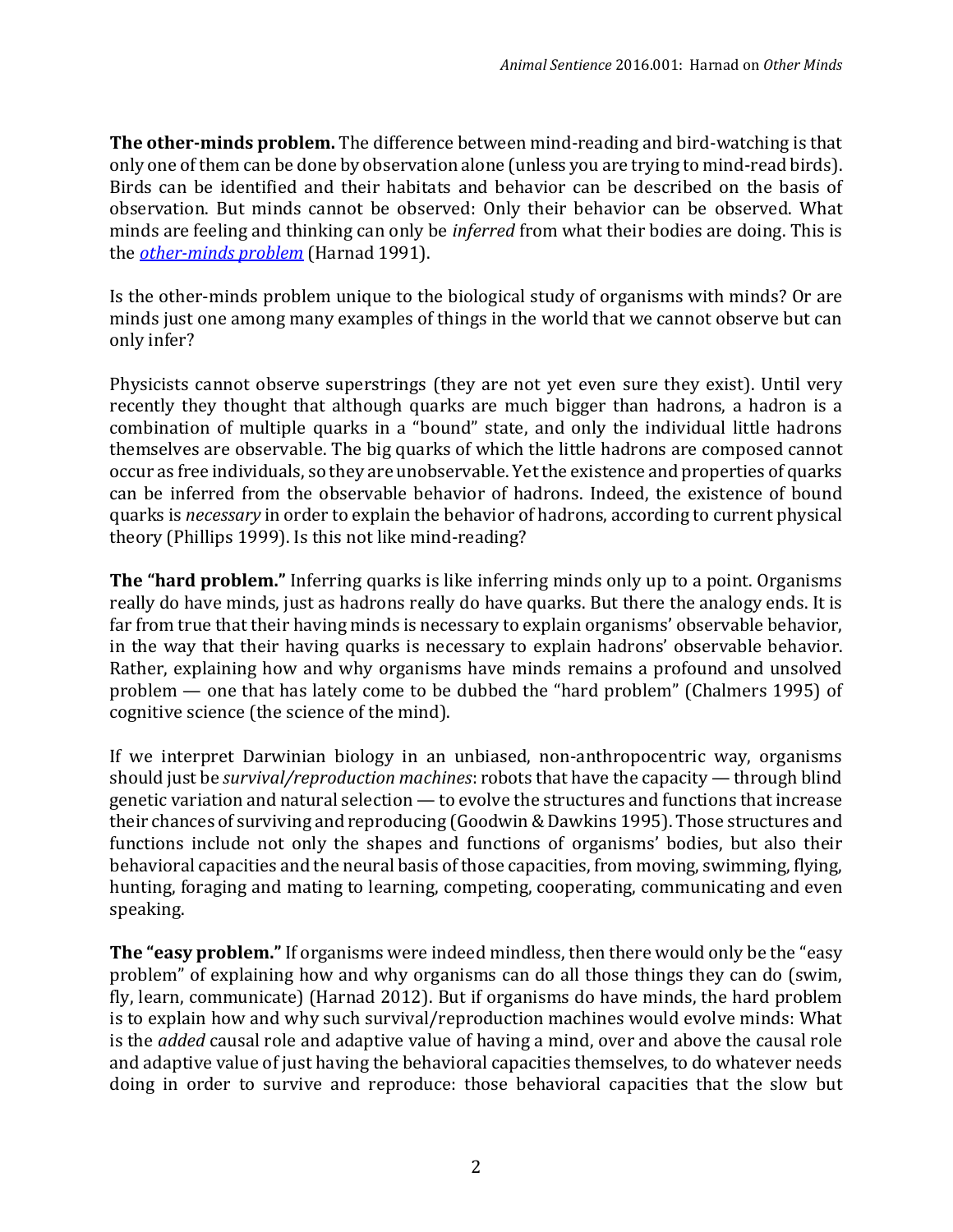growing successes of modern robotics are showing to be implementable mindlessly (Arkin 1998; Samani 2015)?

But evidently organisms do have minds, for some reason or other — or at least some species do: Which ones? Clearly our own species does. Which others? And what does it mean to "have a mind"?

**Descartes's "Cogito."** Descartes did not discover or invent the notion of a mind, but he did give it a concrete, almost operational definition: the "*[Cogito](http://plato.stanford.edu/entries/descartes-epistemology/)"* ("I think, therefore I am.")

That's not the simplest or clearest way to put it. The question is not so much about the existence of "me" but about the existence of (at least one) *mind*: When I am thinking, *it feels like something to be thinking*. I know what it feels like to think. I don't infer it, in my own case. I observe it directly: I *feel* it directly. I am not just a behaving (moving) machine in a certain internal state, like a robot; I am feeling something (when I am awake, and not sleep-walking, like a robot!). My internal state is a felt state.

**Sentience.** So Descartes might as well not have bothered to single out thinking in particular. It does feel like something to think, but it also feels like something to be in any other mental state — seeing something, hearing something, smelling something, touching something, moving something, expecting something, wanting something, imagining something — in fact, feeling anything at all: heat, cold, pain, pleasure, anger, fear, fatigue, doubt, understanding. Mental states are *felt states*, and to have a mind means to have the capacity to feel. In a word: *sentience*.

The rest is indeed about cognition (i.e., thinking): Having observed (i.e., felt) directly that I am a sentient organism and not a mindless robot (in other words, having noted, with Descartes, that I feel), *what* can I feel, think and do — and how, and why? These are things in which individuals as well as species can differ.

I know at first hand, in Descartes's way, what *I* am feeling or thinking. Other humans can tell me in words what they are feeling or thinking, so I need not rely on reading their minds. And they can show me what they can do by doing it, and I can observe that.

**Mind-reading.** Hence, within our own species, the other-minds problem is a relatively minor one. It arises only when speech is not possible and behavior is absent or minimal, such as in deep sleep or coma or under anaesthesia. We are confident in our inference that preverbal children are sentient, even though they can't tell us, and that so too are adults who have lost the ability to speak. We can also infer what other people are feeling or thinking from their behavior (and sometimes also from measuring the electrical activity in their brains). This is part of how we mind-read one another within our own species, based on behavior, on what people say, and (if we are brain scientists) on what we can measure of what is going on in other people's brains.

But there is something more. It can be said without exaggeration that the members of our species are extraordinarily gifted at mind-reading one another (Premack & Woodruff 1978;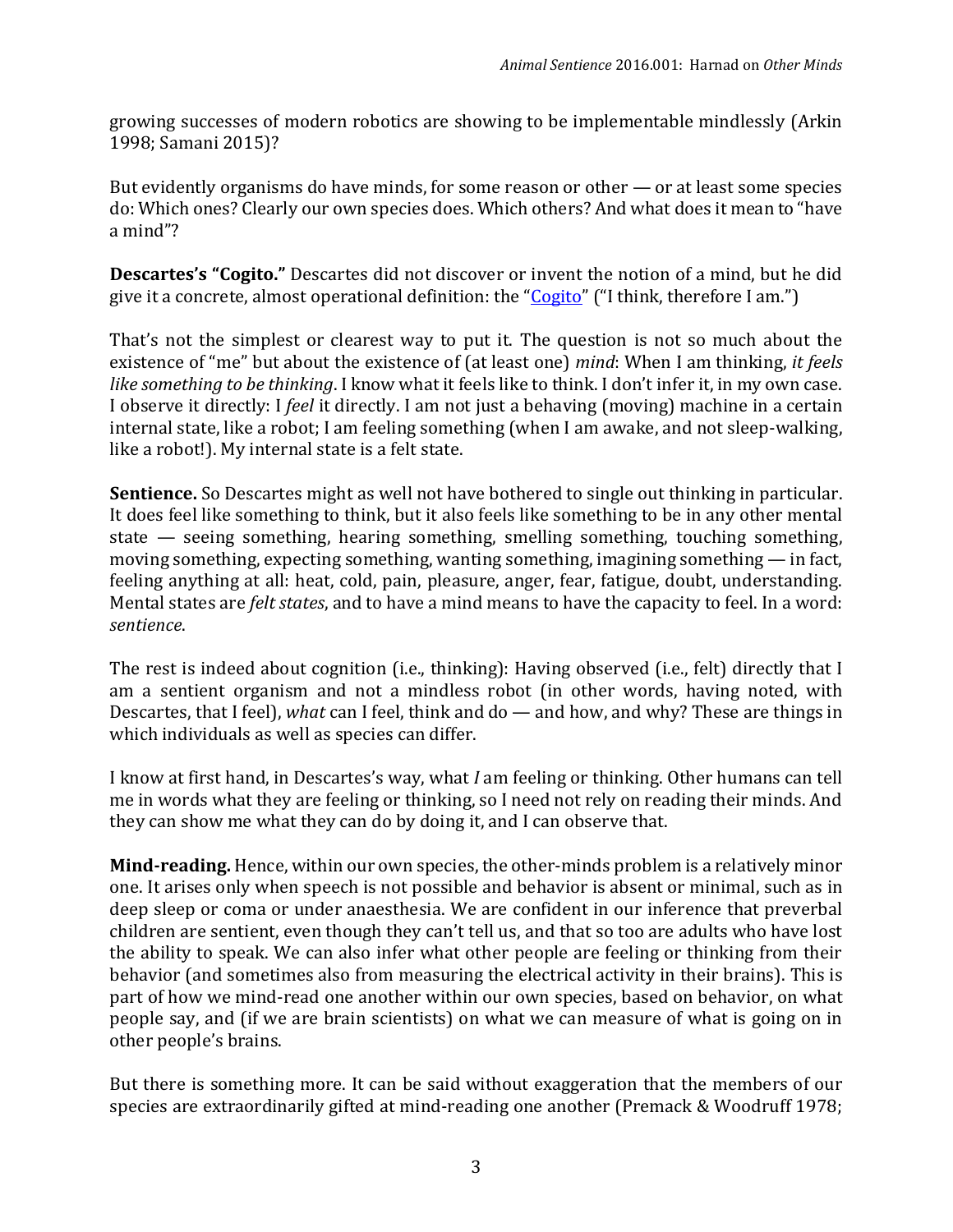Krebs & Dawkins 1984; Ickes 2003; Baron-Cohen 2005; Domes et al. 2007). Our rational, observational and empathic mind-reading skills in general are far more extensive and acute than those of any other species. All mammals (at least<sup>1</sup>) do have some degree of mind-reading ability, especially concerning the needs of their young; social species have even more of it. Some researchers have attributed organisms' mind-reading abilities to their having "mirror neurons," which are active both when an organism itself does (and, presumably, feels) something and when the organism observes another organism doing (and, presumably, feeling) the same thing (Gallese & Goldman 1998; Vogeley et al. 2001; Rizzolatti & Craighero 2005; Singer 2006). But whatever its neural basis, human beings are the planet's unrivalled champions in mind-reading one another.

**Other species.** What about human mind-reading of other species? When it comes to other mammals as well as birds, the other-minds problem does not arise for the question of *whether* they feel. Everyone who has had animals in the family knows that they feel, as surely as human infants feel. Our acute mind-reading ability assures us of that. But when it comes to the question of *what* it is that members of other species are feeling and thinking, the answer is not always so obvious. The problem becomes more and more challenging the more different the species' behavior and ecology is from ours, sometimes misleading<sup>2</sup> our formidable mind-reading skills (and mirror neurons) and sometimes downright stumping them (Hughes 1999; Jones 2005).

Descartes had already answered the question of what it means to have a mind: It means to have the capacity to *feel*, to be sentient, rather than just the capacity to *do*, like a robot. However, although he was the supreme advocate of rationality — and pointed out with his Cogito that it would be irrational, indeed self-contradictory, for us to doubt that we are feeling when we are indeed feeling — Descartes nevertheless lapsed from rationality into arbitrary opinion when it came to the minds of members of species other than his own. He had contrasted the certainty with which we each know that we have a mind with our uncertainty not only about one another's minds, but also about the laws of science: Yes, other people probably feel too, and the laws of science are probably correct, but we can't be *sure* of that, the way we can be sure of the truth of a mathematical theorem — or of the truth of the Cogito.

**Mindless machines.** Fair enough. We can't be sure. It is good to be reminded of the fallibility of human knowledge. But we are nevertheless *sure enough* that it is true that other people, too, feel, and that the laws of science (including the theory that hadrons are composed of quarks) are true. Descartes did not deny those kinds of truths; he only pointed out that they

 $\overline{a}$ 

<sup>1</sup> Perhaps all R-selected animals have some mind-reading capacity for nurturing their young. R-selected species have relatively fewer young, but invest more into making sure they survive until they reach reproductive age. K-selected species invest instead in having relatively more young, but leave them to fend for themselves (Pianka 1970). Human selective breeding has probably emphasized these empathic capacities in domesticated animals, especially dogs (Yong & Ruffman 2014; Duranton & Gaunet 2015).

 $^2$  A very sad recent example of failed mind-reading has been the widespread misperception of the arm-raising response of the slow loris (as seen in YouTube videos) as asking to be tickled, whereas in reality it is a frightened defensive response to a perceived attack. The result has been the brutal wresting of large numbers of the poor little creatures from their native habitat to suffer miserable fates in fulfilling the surge of demand for cute animals to tickle (Hagey et al. 2007; Nekaris et al. 2013).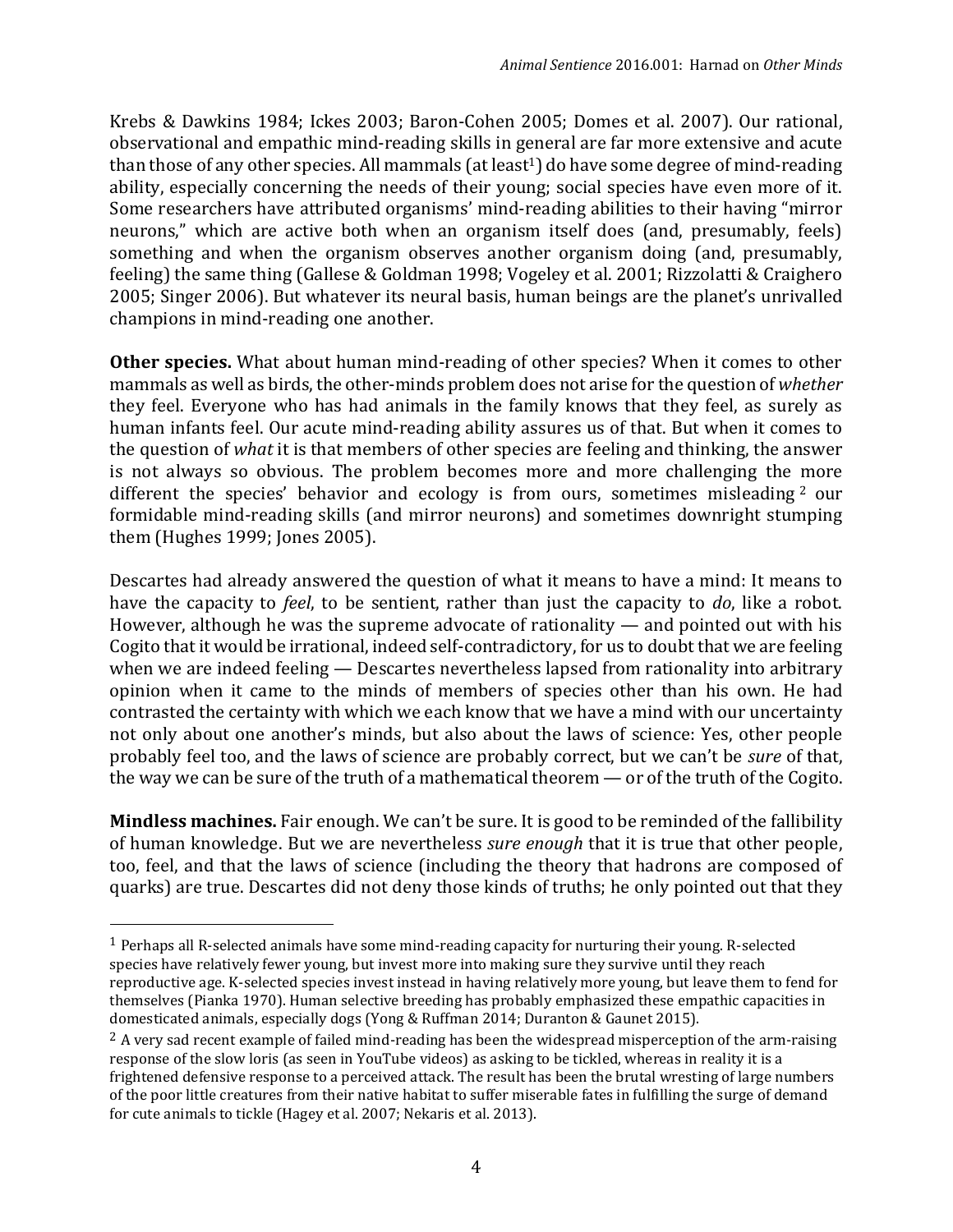are not *certain*, in the way that mathematical truths or the Cogito are certain. And yet when it came to the other-minds problem for other species, Descartes confidently asserted that, despite their behavior, animals are just feelingless machines — so we can go ahead and do whatever we like with them despite their struggles and screams (Descartes 1649/1993; Harrison 1992). Why?

Descartes assured us that animals cannot feel *on the basis of a scientific theory* — rather the way we infer that hadrons are made of quarks on the basis of a scientific theory. But Descartes's own scientific theory of mind, unlike the quark theory of hadrons, did not have the power to predict and explain the observable behavior of either humans or other species. It was in fact a quack theory, attributing the mind to the pineal gland, into which a deity had implanted the power to generate feeling — in humans, but not in any other species (Finger 1995). Apart from that, the body, in all species, is just a mindless machine according to Descartes.

**Scepticism**. Descartes's scientific hypotheses are of no more interest today than other inchoate hunches from the  $17<sup>th</sup>$  century, especially in biology, and especially when tainted with theology. Descartes's persisting importance lies elsewhere: He tried to put science on a rational basis, to rescue it from the sceptics who insisted that nothing could be known to be true for sure. Descartes countered that the truth of the Cogito could indeed be known to be true for sure. Every individual knows for sure that it is true that they are thinking (when they are thinking). Yet, as we noted earlier, the only thing this really guarantees is that each of us *feels*: that *sentience* is real; that feeling really exists; that it is impossible to deny it — in our own individual case, at least. It certainly does not follow, however, from the undeniably true fact that we feel, that anything *else* that we may feel to be true really is true.

**Benefit of the doubt.** Thanks to Descartes, I cannot be sceptical about the fact that I feel but I can certainly still be sceptical about whether *anyone else* feels. That's the other-minds problem yet again. The reasons we nevertheless give one another the benefit of the doubt have already been mentioned: Language is perhaps the first and most prominent reason: People can tell us they feel, just as they can tell us other things, including things we can confirm to be true by observation; so we tend to believe what people say. Second, we infer from people's nonverbal behavior that they feel, much the way we infer that there are quarks from the observable behavior of hadrons. Inferring feelings helps us to predict what people do and to explain why they do it. The third and perhaps most palpable reason we believe other people have minds is that our acute mind-reading powers (sometimes) make us *feel* as if other people feel.

None of these beliefs about other minds, however, inherits the certainty of Descartes's Cogito: they could all have been wrong even though they felt as if they were true. And for every uncertain hypothesis, its opposite is likewise uncertain: I can't be sure that others feel, because of the other-minds problem, but, for the very same reason, I can't be sure that others *don't* feel either. So what is at stake? Is this just like saying that we can't be sure there are quarks, but we can't be sure there aren't quarks either? so we just provisionally accept the more probable option — the option that has more evidence supporting it?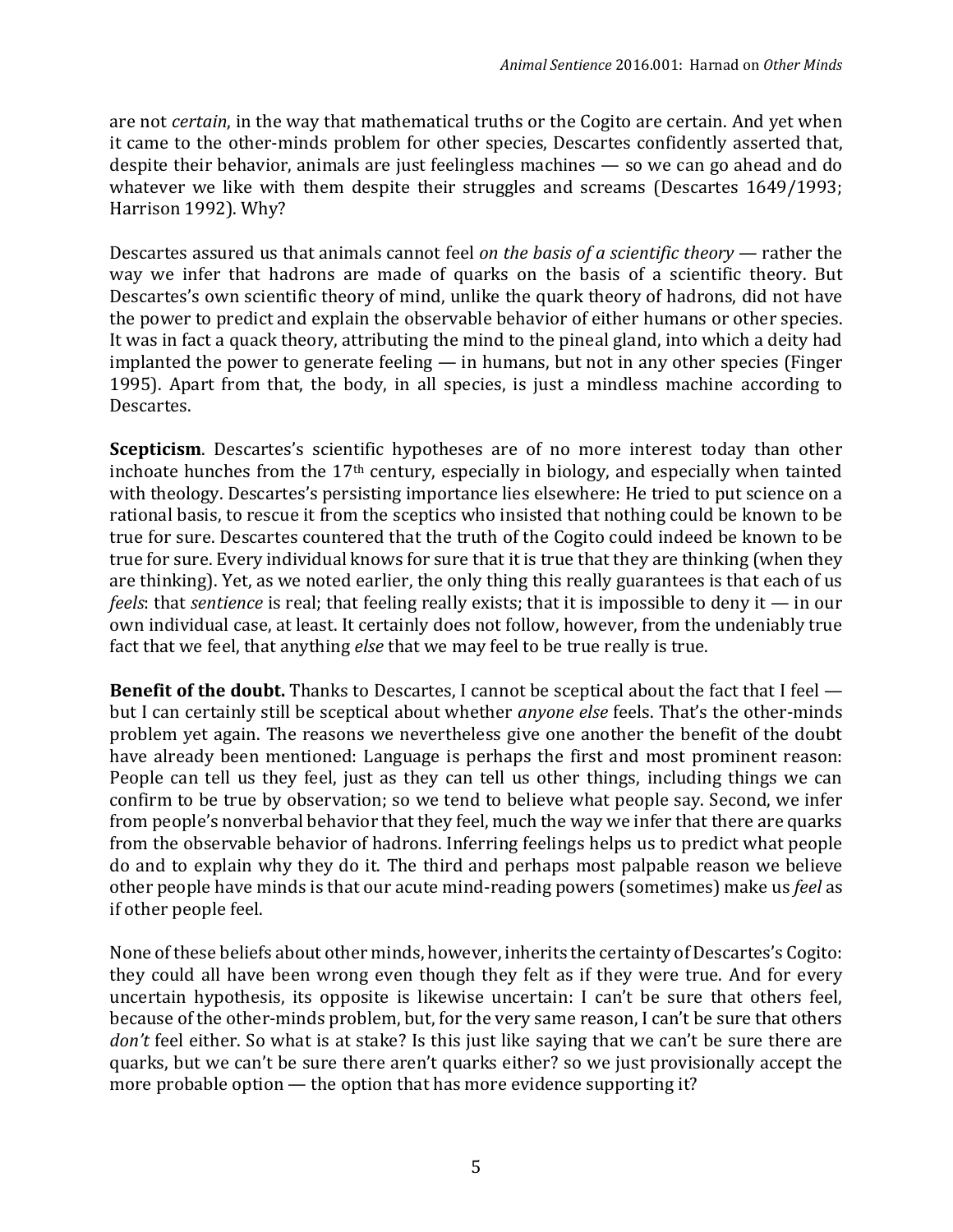**Consequences of error.** Picking the more likely option is partly the answer; but in the case of feelings, there is something far more important at stake than just the truth, namely, the *consequences of being wrong*: There is incomparably more at stake *for others* if we assume that they don't feel, yet they do, than if we assume that they do feel, yet they don't.<sup>3</sup> For feelings, if they are indeed being felt, can be hurt. Yet we cannot feel another organism's hurt: Only the other organism — the one we are wrongly assuming to be mindless — can feel the hurt.

The other members of our own species are not at risk from our scepticism, because we have already accepted the overwhelming evidence that other humans feel.<sup>4</sup> But what about other species? Descartes theorized that no other species than our own is sentient, whereas most rational people today agree that mammals and birds, at least, do feel, and hence that it would be monstrous to go ahead — as Descartes had advised, based on his theory — and do whatever we like with them despite their struggles and screams, confident that they are merely mindless machines.

**Whose other-minds problem?** But what about species like fishes, who cannot scream? Or invertebrates, like worms or clams, some of whom can hardly even struggle? We cannot feel their pain — if they feel — any more than we can feel one another's pain. Thanks to our acute mind-reading abilities, we grant the benefit of the doubt  $-$  to some degree  $-$  to mammals and birds, because they and their young resemble us (and especially resemble our young) (Paul 2000; Decety & Jackson 2004; Panksepp & Panksepp 2013).

But even with mammals and birds, the dictates of our mind-reading abilities are easily dismissed as "anthropomorphic" illusions when there is a financial, personal or even a scientific interest in being able to do whatever we like with them, hence in seeing and treating them more like feelingless machines than as sentient organisms. Fish, reptiles, amphibians and invertebrates, if they feel, are further handicapped by the fact that even to our acute mind-reading sense, they look robotic.<sup>5</sup>

So it turns out that the other-minds problem is not *our* problem: It's the problem of other species, if they do have minds  $-$  if they do indeed feel, yet have the misfortune that our species does not *know* they feel, or does not *believe* it. Pain is the negative feeling that comes to mind first: The other-minds problem is a catastrophe for any sentient species that we are hurting because we are sceptical about whether they feel pain. But there is far more to negative feeling — let us frankly call it suffering — than just the infliction of brute pain. There is also stress and fear and loneliness — and being deprived of the other things a species may

l

<sup>&</sup>lt;sup>3</sup> The underlying issue here is the "cost" of false positives versus false negatives. It also arises in medicine and law (Menikoff 2001).

<sup>4</sup> Andrew Rowan (personal communication) has pointed out that it was not until recently that it was universally accepted that infants feel pain (Fletcher 1987; Morris 1991; Page 2004). (See also Segner 2016.)

<sup>5</sup> As Balcombe (2016) notes, fishes have the further disadvantage that they do not blink. (They don't need to, because their environments constantly bathe their eyes.) Blinks are among the important anthropomorphic cues engaging our mind-reading ability, as roboticists know (Yoshikawa 2006).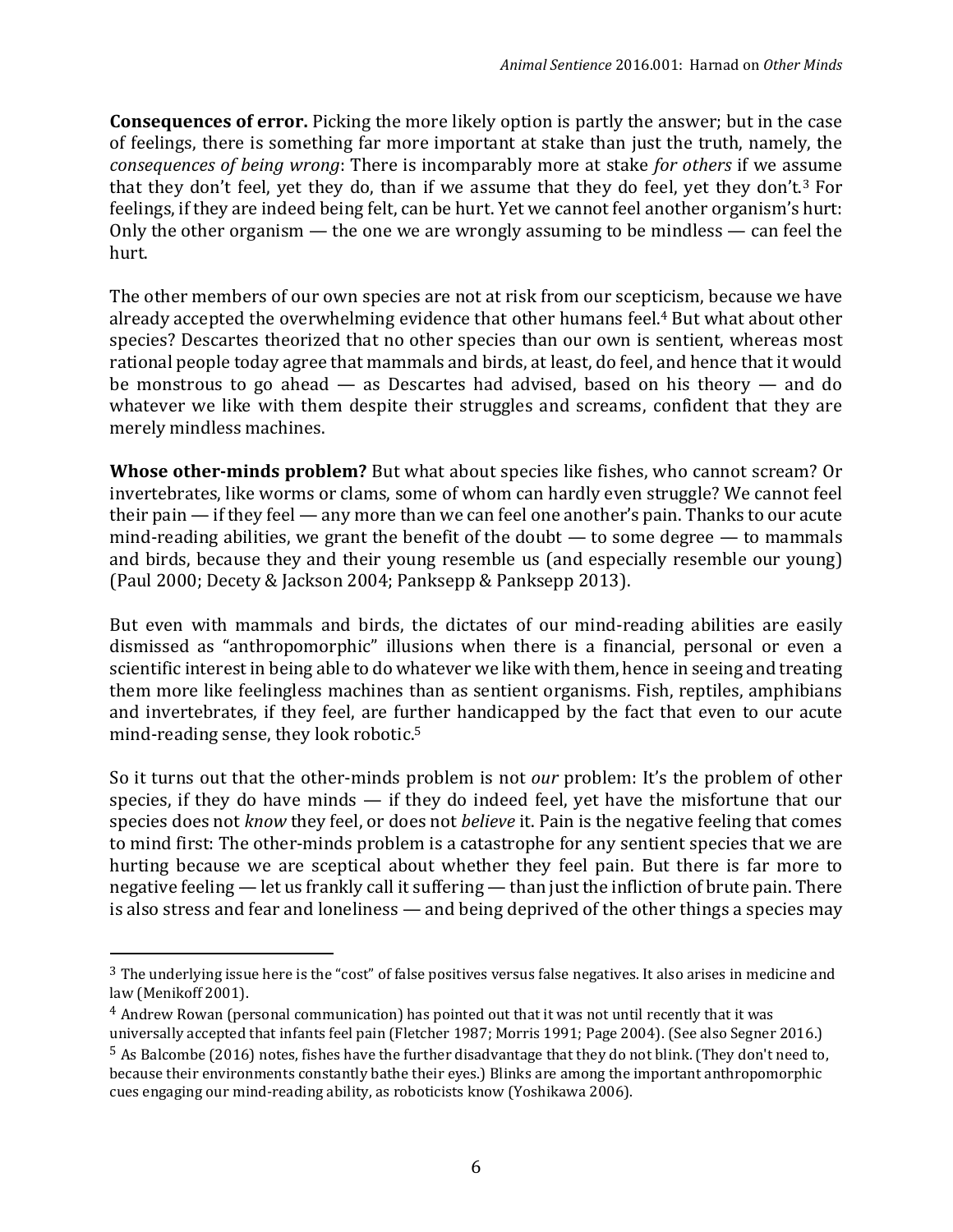need: the habitat for which they have evolved; the possibility of seeing, hearing, tasting, touching and doing the things for which their sensory and motor systems are adapted and that they are designed to expect; and of course being deprived of freedom — and of their lives, which, if they feel, may feel every bit as precious to them as ours feel to us.

**Sensitizing to sentience***. Animal Sentience* (*ASent*) is a journal devoted to sensitizing the members of our own species — scientists, scholars, ethicists, veterinarians, attorneys, policymakers and concerned citizens — to the sentience, and hence the needs, of other sentient species. The objective is to help us understand *what* other species feel — *how* and *why* — and of course *whether*. To put it another way: the goal is to further enhance our species' already powerful mind-reading abilities, across species. This means that some articles will also explore the boundaries of sentient life. The assumption, of course, is that it is the nervous system that generates feeling. But some articles will also consider simpler animals, lacking neurons, all the way down to unicellular organisms, and even across the frontier of the animal kingdom to plants: not on the expectation that all living organisms are sentient, but in order to get a clearer idea of what sentience is and what it is not. For this reason, there will also be some articles about robotics. Articles will also explore feeling worlds very unlike those of our own species, to extend our mind-reading ability even to the point of trying to answer questions like "What does it feel like to be a bat?" (Nagel 1974; Hughes 1999; Jones 2005).

**Open peer commentary.** Because of the subject matter of *ASent*, the topic of every article will be controversial in one way or another, with potential implications for many fields. After articles have been refereed and accepted for publication, *ASent* will invite "[open peer](http://eprints.soton.ac.uk/260852/)  [commentary](http://eprints.soton.ac.uk/260852/)" from the leading specialists on the topic of each "target" article, across disciplines and around the world. This peer commentary will consist of multiple shorter articles by experts from different fields and perspectives, elaborating, applying, supplementing and criticizing the content of the target article, along with responses from the target author. Commentaries can also be submitted for consideration without invitation. All target articles will be peer-reviewed, and all commentaries will be editorially reviewed.

As the editor-in-chief of *Animal Sentience*, I am not new to open peer commentary. I founded and for over twenty years edited the journal *[Behavioral and Brain Sciences](http://users.ecs.soton.ac.uk/harnad/Temp/bbs.valedict.html)* (BBS), published by Cambridge University Press. BBS, too, was an open-peer-commentary journal. After I had stepped down from its helm, I had no intention of editing a journal ever again. But when longtime BBS Associate and commentator Andrew Rowan (1990), President of the [Humane](http://www.hsi.org/about/who_we_are/leadership/senior_executive/andrew_rowan.html)  [Society International,](http://www.hsi.org/about/who_we_are/leadership/senior_executive/andrew_rowan.html) approached me to ask whether I would agree to edit a journal on animal sentience, it took me exactly 10 milliseconds to look into my heart and know I would do it that I had to do it, in fact (Bekoff & Harnad 2015). Nonhuman animals, after incalculable and unpardonable suffering at the hands of our species, may now be beginning to have some hope of being accorded [legal status and protection as sentient beings](http://www.fil-information.gouv.qc.ca/Pages/Article.aspx?idArticle=2312057700)<sup>6</sup> (D'Silva & Turner 2012;

 $\overline{a}$ 

<sup>6</sup> [Projet de loi no 54](http://www.fil-information.gouv.qc.ca/Pages/Article.aspx?idArticle=2312057700) (adopted 4 December 2015): "[D]orénavant, au Québec, les animaux ne seront plus considérés comme des « bien meubles », mais comme des êtres doués de sensibilité ayant des impératifs biologiques." ["Henceforth, in Quebec, animals will no longer be considered as property but as sentient beings with biological imperatives."]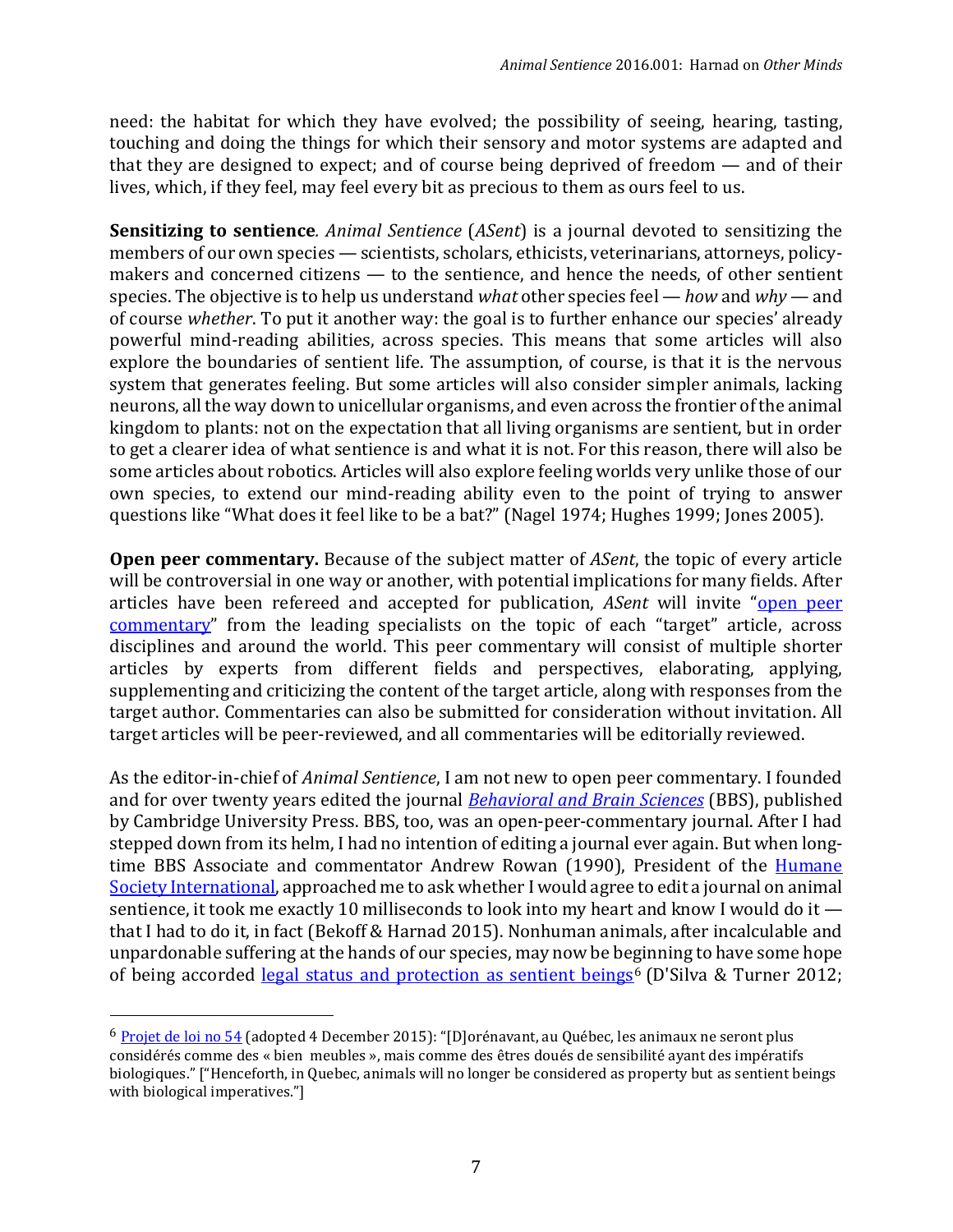Wise 2014). This is hence the historic time to build a clear and full understanding of what sentience is, species by species, and what is needed to understand and protect it. I hope fervently that *Animal Sentience* will make significant, substantive and lasting contributions to that vital and urgent scientific and humanitarian goal.

**Call for Commentary**: *Animal Sentience* publishes [Open Peer Commentary](http://users.ecs.soton.ac.uk/harnad/Temp/Kata/bbs.editorial.html) on all accepted target articles. Target articles are peer-reviewed. Commentaries are editorially reviewed. There are submitted commentaries as well as invited commentaries. Commentaries appear as soon as they have been revised and accepted. Target article authors may respond to their commentaries individually or in a joint response to multiple commentaries. **Instructions:** <http://animalstudiesrepository.org/animsent/guidelines.html>

#### **References**

- Arkin, R. C. (1998). *Behavior-based robotics*. MIT Press.
- Balcombe, J. (2016). *What a fish knows*. Macmillan.
- Baron-Cohen, S. (2005). The empathizing system. In Ellis, B. J., & Bjorklund, D. F. (Eds.), *Origins of the social mind: Evolutionary psychology and child development*. Guilford, 468-492.
- Bekoff, M. & Harnad, S. (2015) [Doing the Right Thing.](https://www.psychologytoday.com/blog/animal-emotions/201501/doing-the-right-thing-interview-stevan-harnad) *Psychology Today Blog*. January 2015.
- Chalmers, D. J. (1995). Facing up to the problem of consciousness. *Journal of Consciousness Studies* 2(3), 200-219.
- D'Silva, J., & Turner, J. (Eds.). (2012). *Animals, ethics and trade: The challenge of animal sentience.* Routledge.
- Decety, J., & Jackson, P. L. (2004). The functional architecture of human empathy. Behavioral and cognitive neuroscience reviews, 3(2), 71-100.
- Descartes, R. (1649/1993). [Animals are machines.](http://www.redwoods.edu/instruct/jjohnston/Philosophy20/Readings/Issues/DescartesAnimalsareMachines.pdf) [Reprinted from: "Passions of the Soul" (1649)] In Armstrong, S. J., & Botzler, R. G. (Eds.), *Environmental ethics: Divergence and convergence*. New York: McGraw-Hill, 1993, 281-285.
- Domes, G., Heinrichs, M., Michel, A., Berger, C., & Herpertz, S. C. (2007). Oxytocin improves "mind-reading" in humans. *Biological Psychiatry*, 61(6), 731-733.
- Duranton, C., & Gaunet, F. (2015). Canis sensitivus: Affiliation and dogs' sensitivity to others' behavior as the basis for synchronization with humans? *Journal of Veterinary Behavior: Clinical Applications and Research*, 10(6), 513-524.
- Finger, S. (1995). Descartes and the pineal gland in animals: A frequent misinterpretation. *Journal of the History of the Neurosciences* 4(3-4), 166-182.
- Fletcher, A. B. (1987). [Pain in the neonate.](http://www.cirp.org/library/pain/fletcher/) *New England Journal of Medicine* 317(21): 1347- 1348.
- Gallese, V., & Goldman, A. (1998). Mirror neurons and the simulation theory of mind-reading. *Trends in Cognitive Sciences*, 2(12), 493-501.
- Goodwin, B., & Dawkins, R. (1995). What is an organism? A discussion. *Perspectives in Ethology* 11: 47-60.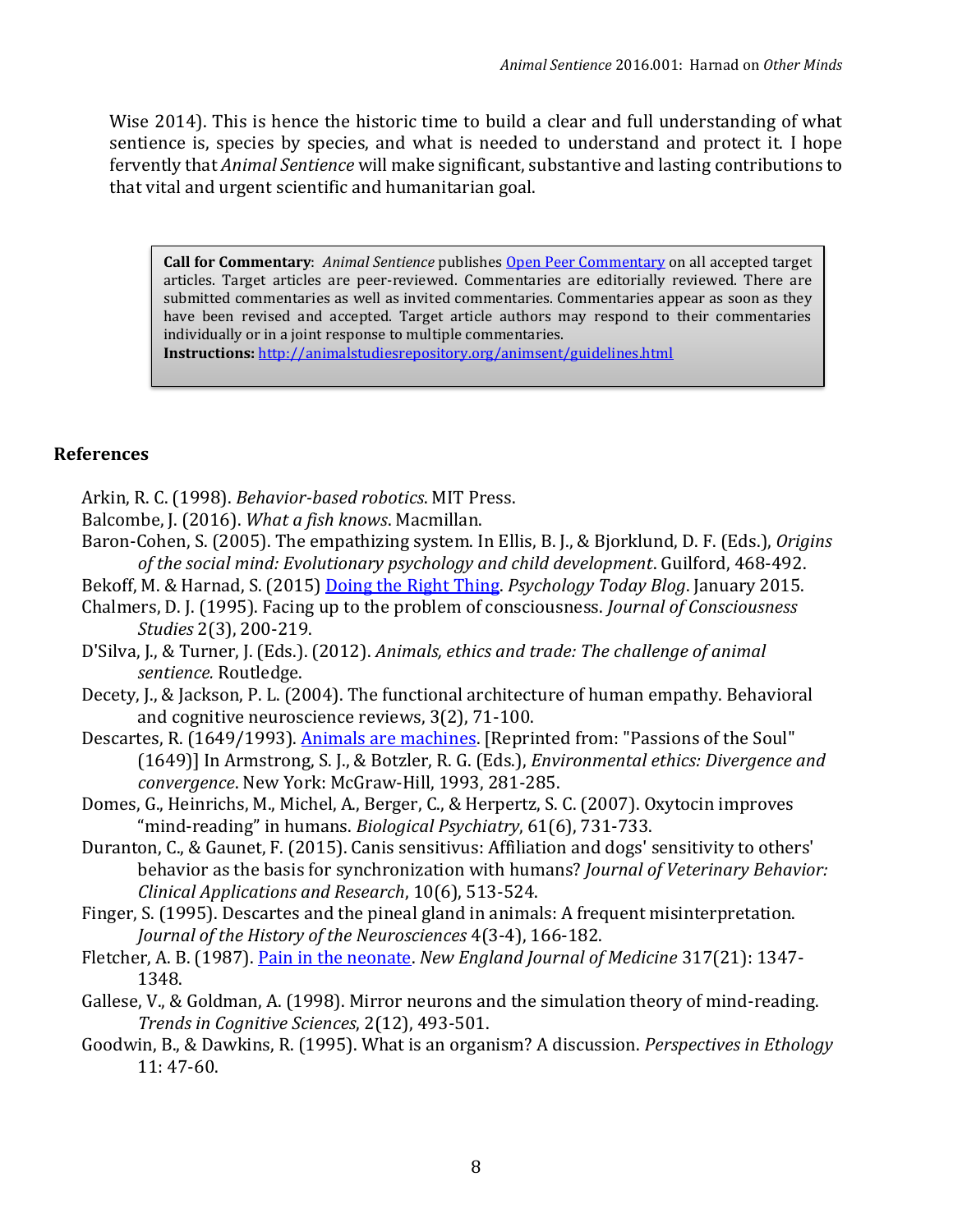- Hagey, L. R., Fry, B. G., & Fitch-Snyder, H. (2007). Talking defensively, a dual use for the brachial gland exudate of slow and pygmy lorises. In Gursky-Doyen, S., & Nekaris, K. A. I. (Eds.), *Primate anti-predator strategies*. Springer US, 253-272.
- Harnad, S. (1991). Other bodies, other minds: A machine incarnation of an old philosophical [problem.](http://eprints.soton.ac.uk/253379/) *Minds and Machines* 1, 43-54.
- Harnad, S. (2012). Alan Turing and the "hard" and "easy" problem of cognition: Doing and [feeling.](http://eprints.soton.ac.uk/340293/) *Turing100*, Summer Issue.
- Harrison, P. (1992). Descartes on animals. *The Philosophical Quarterly,* 219-227.
- Hughes, H. C. (1999). *Sensory exotica: A world beyond human experience.* Cambridge, MA: MIT Press.
- Ickes, W. (2003). *Everyday mind reading: Understanding what other people think and feel*. Prometheus Books.
- Jones, G. (2005). Echolocation. *Current Biology*, 15(13), R484-R488.
- Krebs, J. R., & Dawkins, R. (1984). Animal signals: mind-reading and manipulation. In Krebs, J. R., & Davies, N. B. (Eds.), *Behavioural ecology: An evolutionary approach.* Blackwell Scientific, 380-402.
- Menikoff, J. (2001). *Law and bioethics: An introduction*. Georgetown University Press.
- Morris, D. B. (1991). *The culture of pain*. University of California Press.
- Nagel, T. (1974). What is it like to be a bat? *Philosophical Review* 83(4), 435-450.
- Nekaris, K. A. I., Campbell, N., Coggins, T. G., Rode, E. J., & Nijman, V. (2013). Tickled to death: analysing public perceptions of 'cute' videos of threatened species (slow lorises– Nycticebus spp.) on web 2.0 Sites. *PloS One*, 8(7), e69215.
- Page, G. G. (2004). [Are there long-term consequences of pain in newborn or very young infants?](http://www.ncbi.nlm.nih.gov/pmc/articles/PMC1595204/) *Journal of Perinatal Education*, 13(3), 10.
- Panksepp, J., & Panksepp, J. B. (2013). Toward a cross-species understanding of empathy. *Trends in Neurosciences* 36(8): 489-496.
- Paul, E. S. (2000). Empathy with animals and with humans: Are they linked? *Anthrozoös*, 13(4): 194-202.
- Phillips, S. M. (1999). *ESP of quarks and superstrings*. New Age International.
- Pianka, E. R. (1970). On r- and K-selection. *American Naturalist*, 592-597.
- Rizzolatti, G., & Craighero, L. (2005). Mirror neuron: a neurological approach to empathy. In Changeux, J-P., Damasio, A., & Singer, W. (Eds.), *Neurobiology of human values*. Springer, 107-123.
- Rowan, A. N. (1990). To suffer, or not to suffer? That is the question. *Behavioral and Brain Sciences*, 13(01), 33-34.
- Samani, H. (Ed.). (2015). *Cognitive robotics*. CRC Press.
- Segner, Helmut (2016) Why babies do not feel pain, or: How structure-derived functional interpretations can go wrong. *Animal Sentience* 2016.033
- Singer, T. (2006). The neuronal basis and ontogeny of empathy and mind reading: review of literature and implications for future research. *Neuroscience & Biobehavioral Reviews*, 30(6), 855-863.
- Vogeley, K., Bussfeld, P., Newen, A., Herrmann, S., Happé, F., Falkai, P., Maier, W., Shah, N. J., Fink, G. R., & Zilles, K. (2001). Mind reading: Neural mechanisms of theory of mind and selfperspective. *Neuroimage*, 14(1), 170-181.
- Wise, S. (2014). *Rattling the cage: Toward legal rights for animals.* Da Capo Press.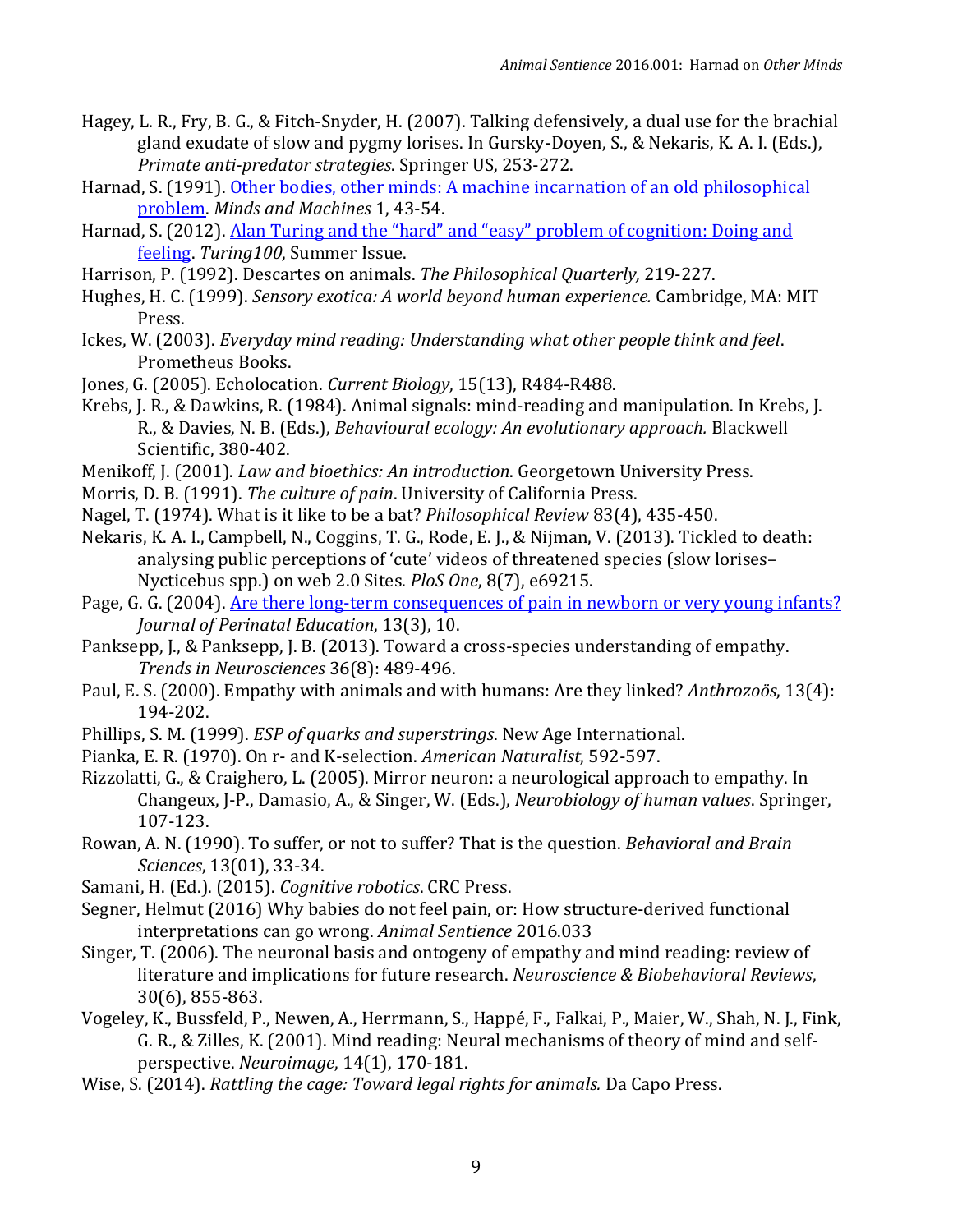Yong, M. H., & Ruffman, T. (2014). Emotional contagion: Dogs and humans show a similar physiological response to human infant crying. *Behavioural Processes*, 108, 155-165. Yoshikawa, Y., Shinozawa, K., Ishiguro, H., Hagita, N., & Miyamoto, T. (2006). The effects of responsive eye movement and blinking behavior in a communication

**Call for Commentary**: *Animal Sentience* publishes [Open Peer Commentary](http://users.ecs.soton.ac.uk/harnad/Temp/Kata/bbs.editorial.html) on all accepted target articles. Target articles are peer-reviewed. Commentaries are editorially reviewed. There are submitted commentaries as well as invited commentaries. Commentaries appear as soon as they have been revised and accepted. Target article authors may respond to their commentaries individually or in a joint response to multiple commentaries. **Instructions:** <http://animalstudiesrepository.org/animsent/guidelines.html>